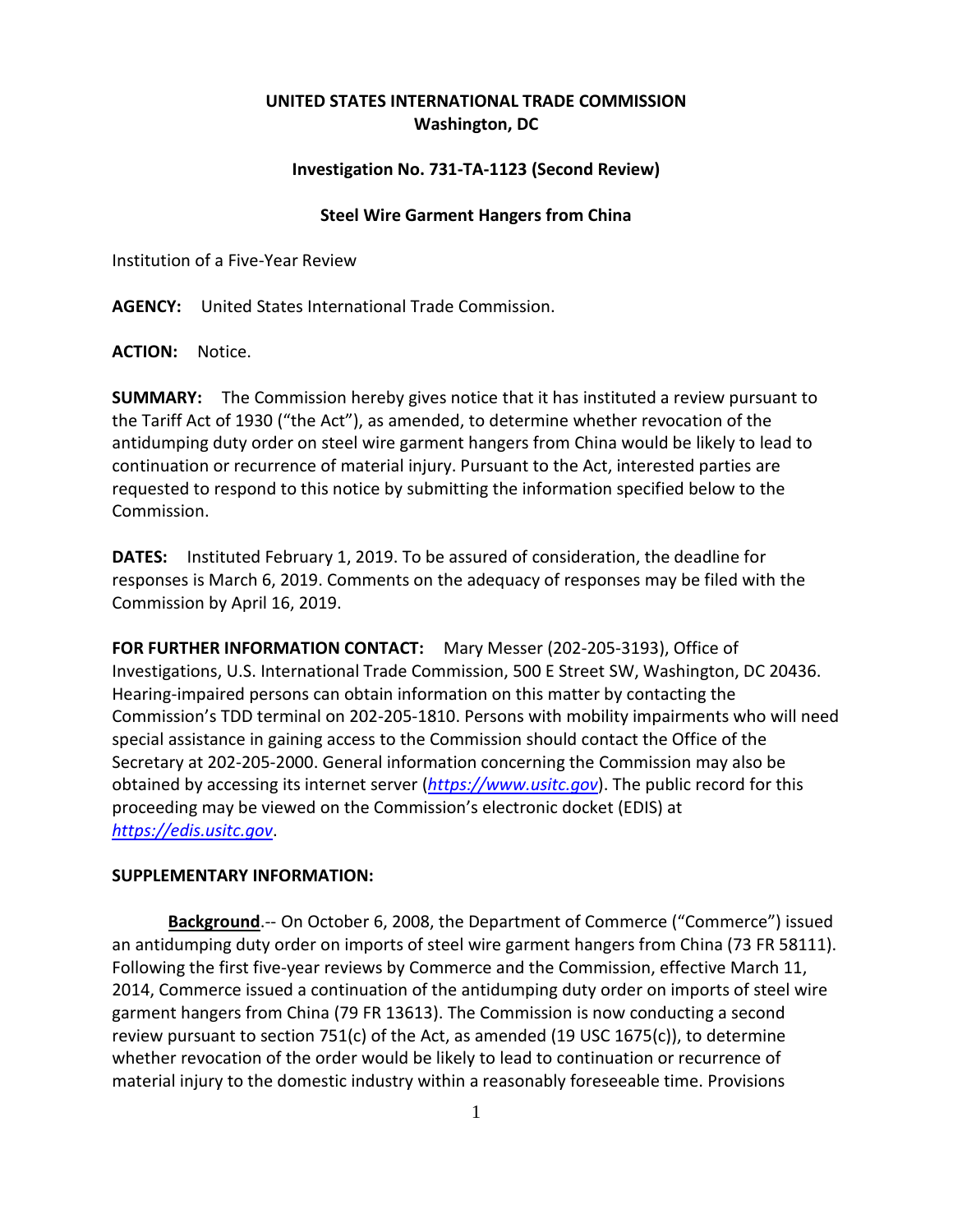concerning the conduct of this proceeding may be found in the Commission's Rules of Practice and Procedure at 19 CFR parts 201, subparts A and B and 19 CFR part 207, subparts A and F. The Commission will assess the adequacy of interested party responses to this notice of institution to determine whether to conduct a full review or an expedited review. The Commission's determination in any expedited review will be based on the facts available, which may include information provided in response to this notice.

**Definitions**.--The following definitions apply to this review:

- (1) *Subject Merchandise* is the class or kind of merchandise that is within the scope of the five-year review, as defined by the Department of Commerce.
- (2) The *Subject Country* in this review is China.
- (3) The *Domestic Like Product* is the domestically produced product or products which are like, or in the absence of like, most similar in characteristics and uses with, the *Subject Merchandise*. In its original determination and its expedited first five-year review determination, the Commission defined a single *Domestic Like Product* consisting of all the various types of steel wire garment hangers, coextensive with Commerce's scope.
- (4) The *Domestic Industry* is the U.S. producers as a whole of the *Domestic Like Product*, or those producers whose collective output of the *Domestic Like Product* constitutes a major proportion of the total domestic production of the product. In its original determination, the Commission defined a single *Domestic Industry* consisting of all domestic producers of steel wire garment hangers, with the exception of two domestic firms (Laidlaw Company LLC ("Laidlaw") and United Wire Hangers Corporation ("United Wire")), which were excluded from the *Domestic Industry* by a majority of the Commission in the Commission's original determination based on the firms' related party status and their importation of subject merchandise. In its expedited first five-year review determination, however, the Commission defined a single *Domestic Industry*  consisting of all domestic producers of steel wire garment hangers.
- (5) An *Importer* is any person or firm engaged, either directly or through a parent company or subsidiary, in importing the *Subject Merchandise* into the United States from a foreign manufacturer or through its selling agent.

**Participation in the proceeding and public service list**.--Persons, including industrial users of the *Subject Merchandise* and, if the merchandise is sold at the retail level, representative consumer organizations, wishing to participate in the proceeding as parties must file an entry of appearance with the Secretary to the Commission, as provided in section 201.11(b)(4) of the Commission's rules, no later than 21 days after publication of this notice in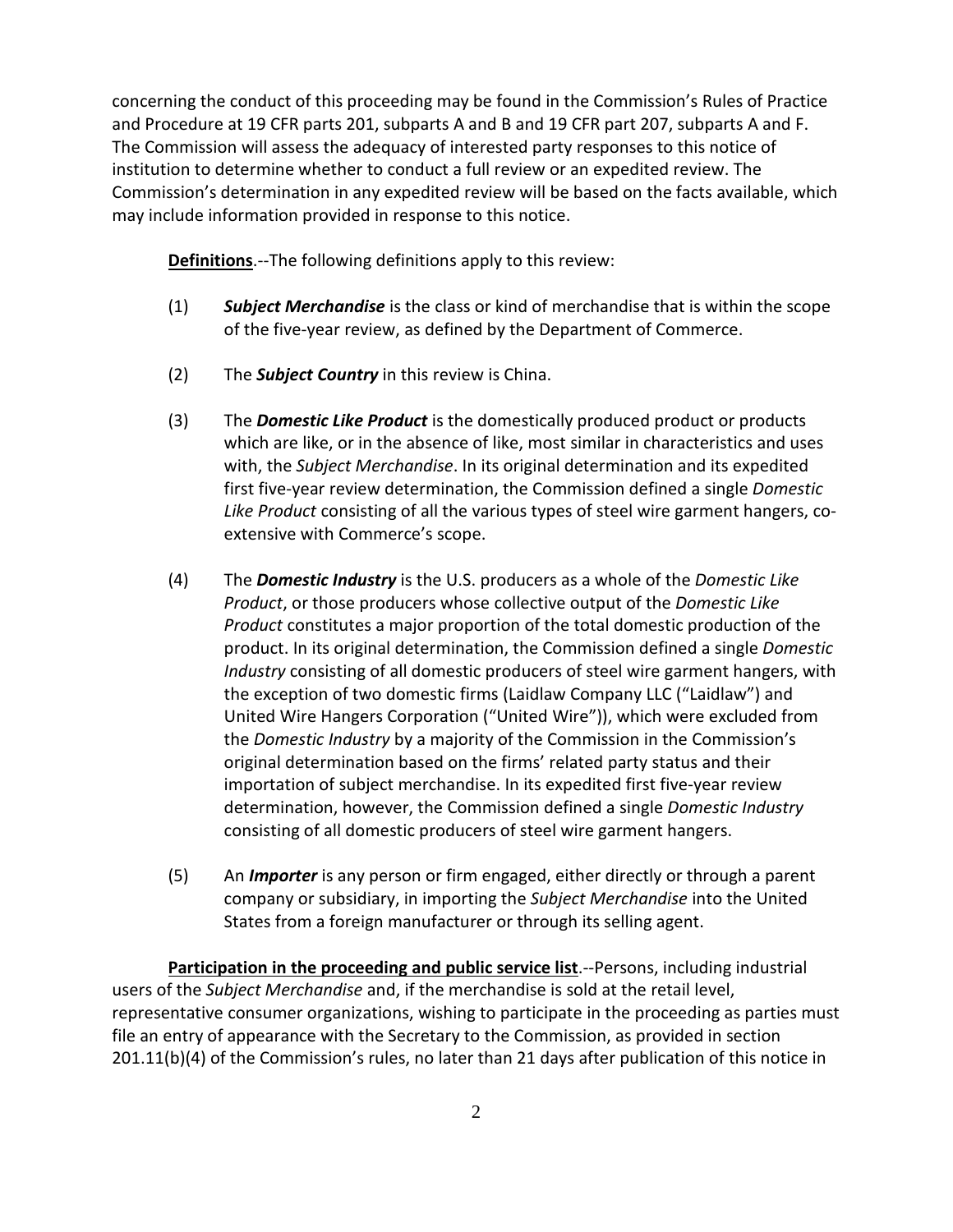the *Federal Register*. The Secretary will maintain a public service list containing the names and addresses of all persons, or their representatives, who are parties to the proceeding.

Former Commission employees who are seeking to appear in Commission five-year reviews are advised that they may appear in a review even if they participated personally and substantially in the corresponding underlying original investigation or an earlier review of the same underlying investigation. The Commission's designated agency ethics official has advised that a five-year review is not the same particular matter as the underlying original investigation, and a five-year review is not the same particular matter as an earlier review of the same underlying investigation for purposes of 18 U.S.C. 207, the post employment statute for Federal employees, and Commission rule 201.15(b) (19 CFR 201.15(b)), 79 FR 3246 (Jan. 17, 2014), 73 FR 24609 (May 5, 2008). Consequently, former employees are not required to seek Commission approval to appear in a review under Commission rule 19 CFR 201.15, even if the corresponding underlying original investigation or an earlier review of the same underlying investigation was pending when they were Commission employees. For further ethics advice on this matter, contact Charles Smith, Office of the General Counsel, at 202-205-3408.

**Limited disclosure of business proprietary information (BPI) under an administrative protective order (APO) and APO service list**.--Pursuant to section 207.7(a) of the Commission's rules, the Secretary will make BPI submitted in this proceeding available to authorized applicants under the APO issued in the proceeding, provided that the application is made no later than 21 days after publication of this notice in the *Federal Register*. Authorized applicants must represent interested parties, as defined in 19 U.S.C. 1677(9), who are parties to the proceeding. A separate service list will be maintained by the Secretary for those parties authorized to receive BPI under the APO.

**Certification**.--Pursuant to section 207.3 of the Commission's rules, any person submitting information to the Commission in connection with this proceeding must certify that the information is accurate and complete to the best of the submitter's knowledge. In making the certification, the submitter will acknowledge that information submitted in response to this request for information and throughout this proceeding or other proceeding may be disclosed to and used: (i) by the Commission, its employees and Offices, and contract personnel (a) for developing or maintaining the records of this or a related proceeding, or (b) in internal investigations, audits, reviews, and evaluations relating to the programs, personnel, and operations of the Commission including under 5 U.S.C. Appendix 3; or (ii) by U.S. government employees and contract personnel, solely for cybersecurity purposes. All contract personnel will sign appropriate nondisclosure agreements.

**Written submissions**.--Pursuant to section 207.61 of the Commission's rules, each interested party response to this notice must provide the information specified below. The deadline for filing such responses is March 6, 2019. Pursuant to section 207.62(b) of the Commission's rules, eligible parties (as specified in Commission rule 207.62(b)(1)) may also file comments concerning the adequacy of responses to the notice of institution and whether the Commission should conduct an expedited or full review. The deadline for filing such comments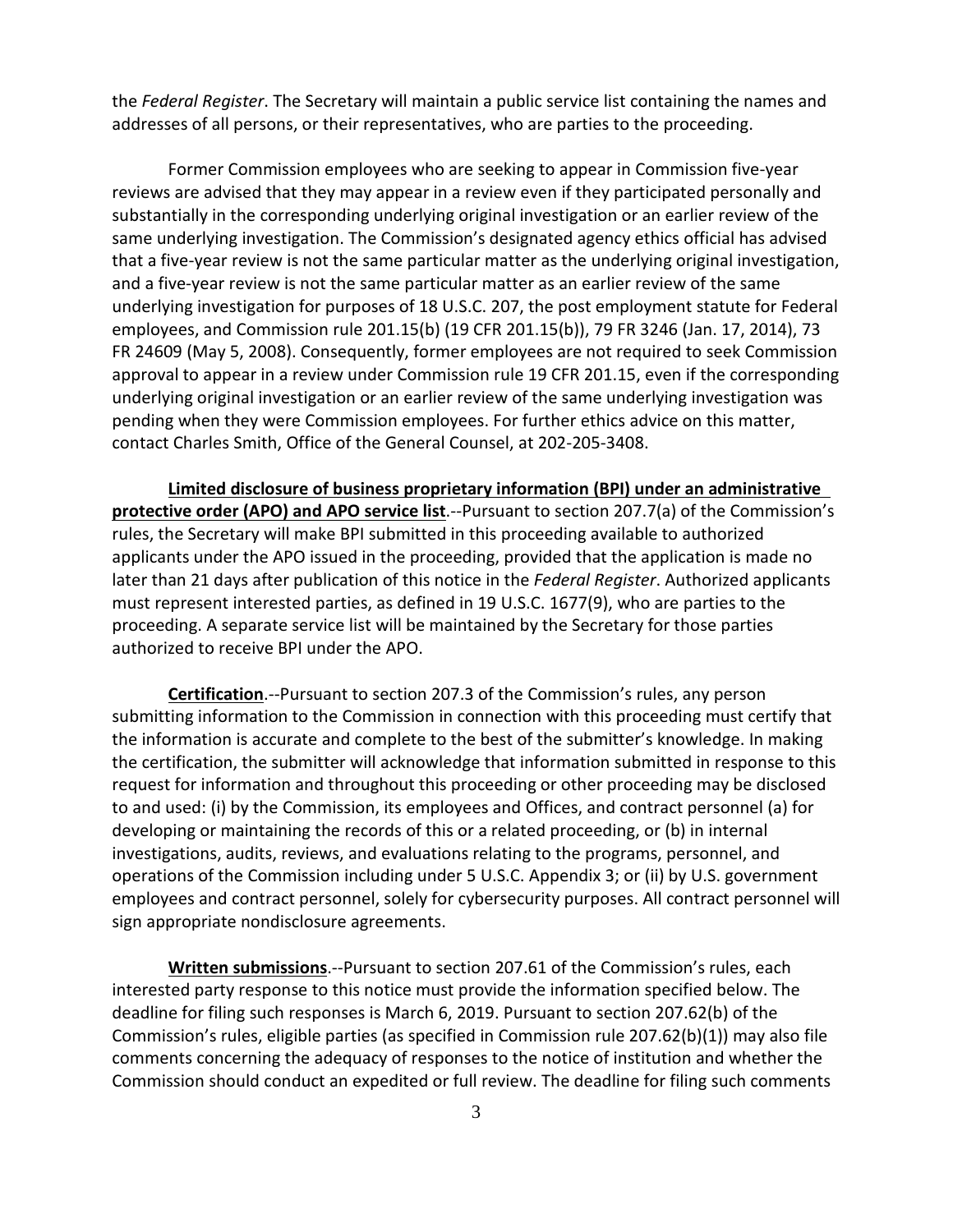is April 16, 2019. All written submissions must conform with the provisions of section 201.8 of the Commission's rules; any submissions that contain BPI must also conform with the requirements of sections 201.6, 207.3, and 207.7 of the Commission's rules. The Commission's Handbook on E-Filing, available on the Commission's website at *[https://edis.usitc.gov](https://edis.usitc.gov/)*, elaborates upon the Commission's rules with respect to electronic filing. Also, in accordance with sections 201.16(c) and 207.3 of the Commission's rules, each document filed by a party to the proceeding must be served on all other parties to the proceeding (as identified by either the public or APO service list as appropriate), and a certificate of service must accompany the document (if you are not a party to the proceeding you do not need to serve your response).

No response to this request for information is required if a currently valid Office of Management and Budget ("OMB") number is not displayed; the OMB number is 3117 0016/USITC No. 19-5-423, expiration date June 30, 2020. Public reporting burden for the request is estimated to average 15 hours per response. Please send comments regarding the accuracy of this burden estimate to the Office of Investigations, U.S. International Trade Commission, 500 E Street SW, Washington, DC 20436.

**Inability to provide requested information**.--Pursuant to section 207.61(c) of the Commission's rules, any interested party that cannot furnish the information requested by this notice in the requested form and manner shall notify the Commission at the earliest possible time, provide a full explanation of why it cannot provide the requested information, and indicate alternative forms in which it can provide equivalent information. If an interested party does not provide this notification (or the Commission finds the explanation provided in the notification inadequate) and fails to provide a complete response to this notice, the Commission may take an adverse inference against the party pursuant to section 776(b) of the Act (19 U.S.C. 1677e(b)) in making its determination in the review.

**INFORMATION TO BE PROVIDED IN RESPONSE TO THIS NOTICE OF INSTITUTION:** As used below, the term "firm" includes any related firms.

- (1) The name and address of your firm or entity (including World Wide Web address) and name, telephone number, fax number, and E-mail address of the certifying official.
- (2) A statement indicating whether your firm/entity is an interested party under 19 U.S.C. 1677(9) and if so, how, including whether your firm/entity is a U.S. producer of the *Domestic Like Product*, a U.S. union or worker group, a U.S. importer of the *Subject Merchandi*se, a foreign producer or exporter of the *Subject Merchandise*, a U.S. or foreign trade or business association (a majority of whose members are interested parties under the statute), or another interested party (including an explanation). If you are a union/worker group or trade/business association, identify the firms in which your workers are employed or which are members of your association.
- (3) A statement indicating whether your firm/entity is willing to participate in this proceeding by providing information requested by the Commission.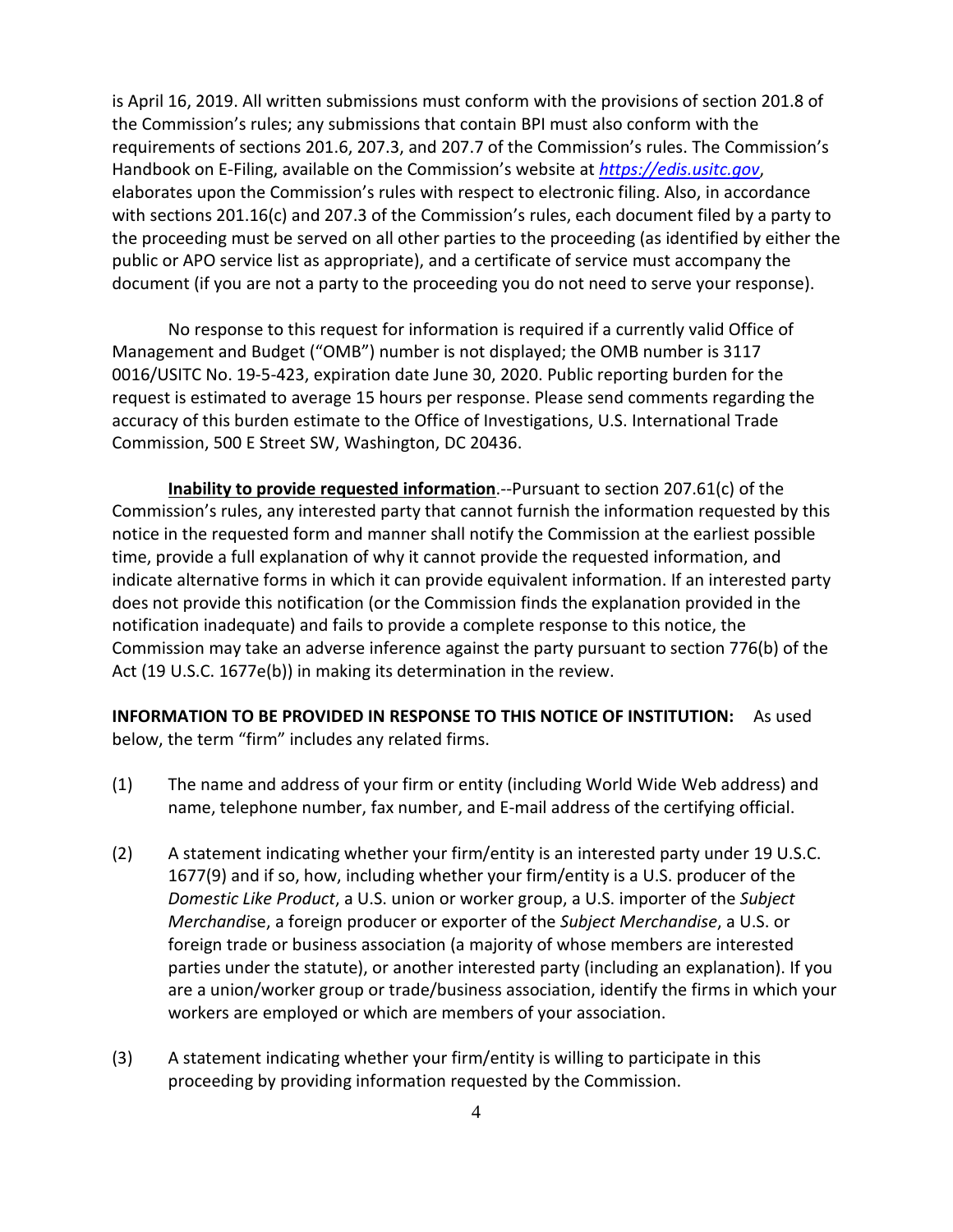- (4) A statement of the likely effects of the revocation of the antidumping duty order on the *Domestic Industry* in general and/or your firm/entity specifically. In your response, please discuss the various factors specified in section 752(a) of the Act (19 U.S.C. 1675a(a)) including the likely volume of subject imports, likely price effects of subject imports, and likely impact of imports of *Subject Merchandise* on the *Domestic Industry*.
- (5) A list of all known and currently operating U.S. producers of the *Domestic Like Product*. Identify any known related parties and the nature of the relationship as defined in section 771(4)(B) of the Act (19 U.S.C. 1677(4)(B)).
- (6) A list of all known and currently operating U.S. importers of the *Subject Merchandise* and producers of the *Subject Merchandise* in the *Subject Country* that currently export or have exported *Subject Merchandise* to the United States or other countries after 2012.
- (7) A list of 3-5 leading purchasers in the U.S. market for the *Domestic Like Product* and the *Subject Merchandise* (including street address, World Wide Web address, and the name, telephone number, fax number, and E-mail address of a responsible official at each firm).
- (8) A list of known sources of information on national or regional prices for the *Domestic Like Product* or the *Subject Merchandise* in the U.S. or other markets.
- (9) If you are a U.S. producer of the *Domestic Like Product*, provide the following information on your firm's operations on that product during calendar year 2018, except as noted (report quantity data in number of hangers and value data in U.S. dollars, f.o.b. plant). If you are a union/worker group or trade/business association, provide the information, on an aggregate basis, for the firms in which your workers are employed/which are members of your association.
	- (a) Production (quantity) and, if known, an estimate of the percentage of total U.S. production of the *Domestic Like Product* accounted for by your firm's(s') production;
	- (b) Capacity (quantity) of your firm to produce the *Domestic Like Product* (that is, the level of production that your establishment(s) could reasonably have expected to attain during the year, assuming normal operating conditions (using equipment and machinery in place and ready to operate), normal operating levels (hours per week/weeks per year), time for downtime, maintenance, repair, and cleanup, and a typical or representative product mix);
	- (c) the quantity and value of U.S. commercial shipments of the *Domestic Like Product* produced in your U.S. plant(s);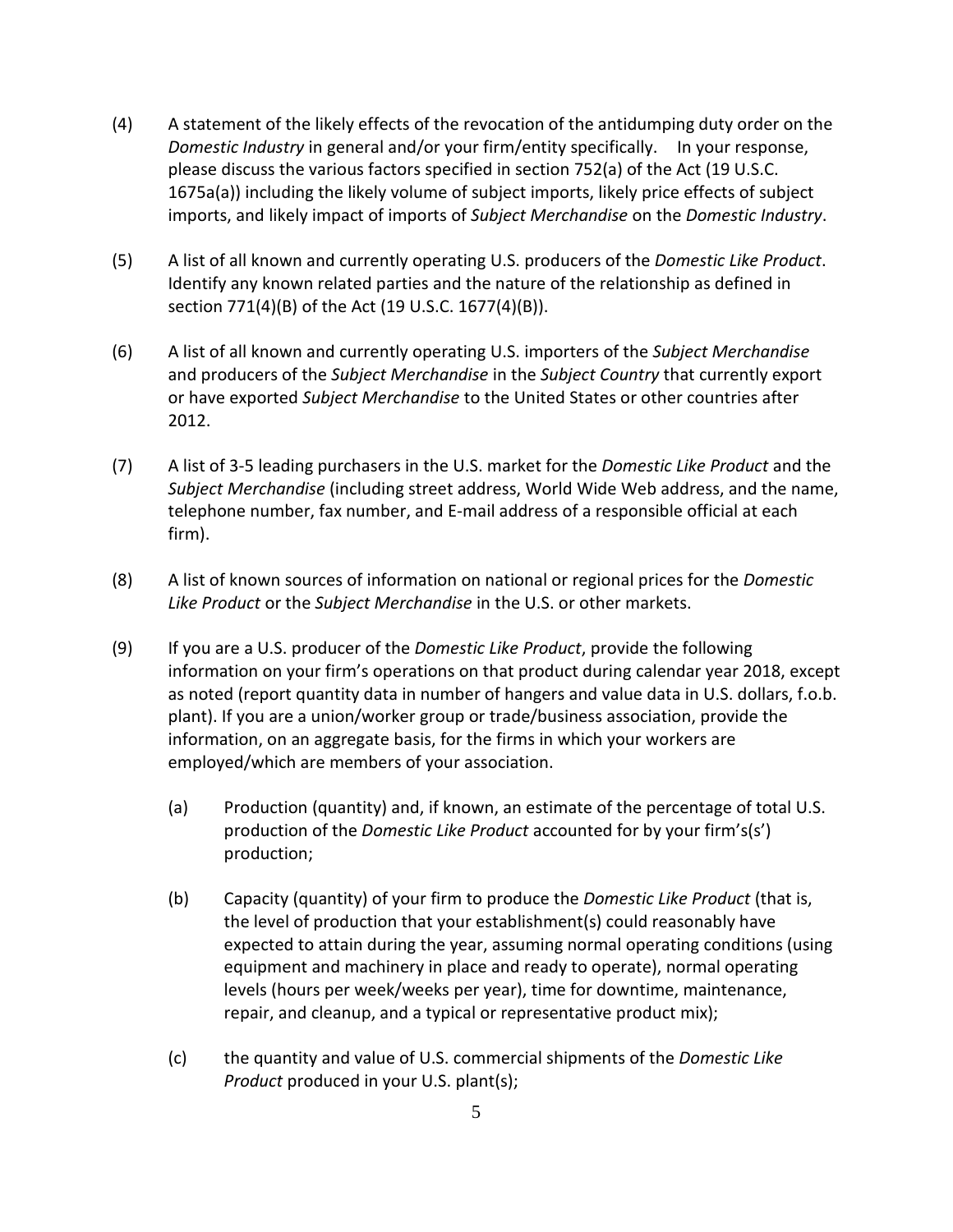- (d) the quantity and value of U.S. internal consumption/company transfers of the *Domestic Like Product* produced in your U.S. plant(s); and
- (e) the value of (i) net sales, (ii) cost of goods sold (COGS), (iii) gross profit, (iv) selling, general and administrative (SG&A) expenses, and (v) operating income of the *Domestic Like Product* produced in your U.S. plant(s) (include both U.S. and export commercial sales, internal consumption, and company transfers) for your most recently completed fiscal year (identify the date on which your fiscal year ends).
- (10) If you are a U.S. importer or a trade/business association of U.S. importers of the *Subject Merchandise* from the *Subject Country*, provide the following information on your firm's(s') operations on that product during calendar year 2018 (report quantity data in number of hangers and value data in U.S. dollars). If you are a trade/business association, provide the information, on an aggregate basis, for the firms which are members of your association.
	- (a) The quantity and value (landed, duty-paid but not including antidumping duties) of U.S. imports and, if known, an estimate of the percentage of total U.S. imports of *Subject Merchandise* from the *Subject Country* accounted for by your firm's(s') imports;
	- (b) the quantity and value (f.o.b. U.S. port, including antidumping duties) of U.S. commercial shipments of *Subject Merchandise* imported from the *Subject Country*; and
	- (c) the quantity and value (f.o.b. U.S. port, including antidumping duties) of U.S. internal consumption/company transfers of *Subject Merchandise* imported from the *Subject Country*.
- (11) If you are a producer, an exporter, or a trade/business association of producers or exporters of the *Subject Merchandise* in the *Subject Country*, provide the following information on your firm's(s') operations on that product during calendar year 2018 (report quantity data in number of hangers and value data in U.S. dollars, landed and duty-paid at the U.S. port but not including antidumping duties). If you are a trade/business association, provide the information, on an aggregate basis, for the firms which are members of your association.
	- (a) Production (quantity) and, if known, an estimate of the percentage of total production of *Subject Merchandise* in the *Subject Country* accounted for by your firm's(s') production;